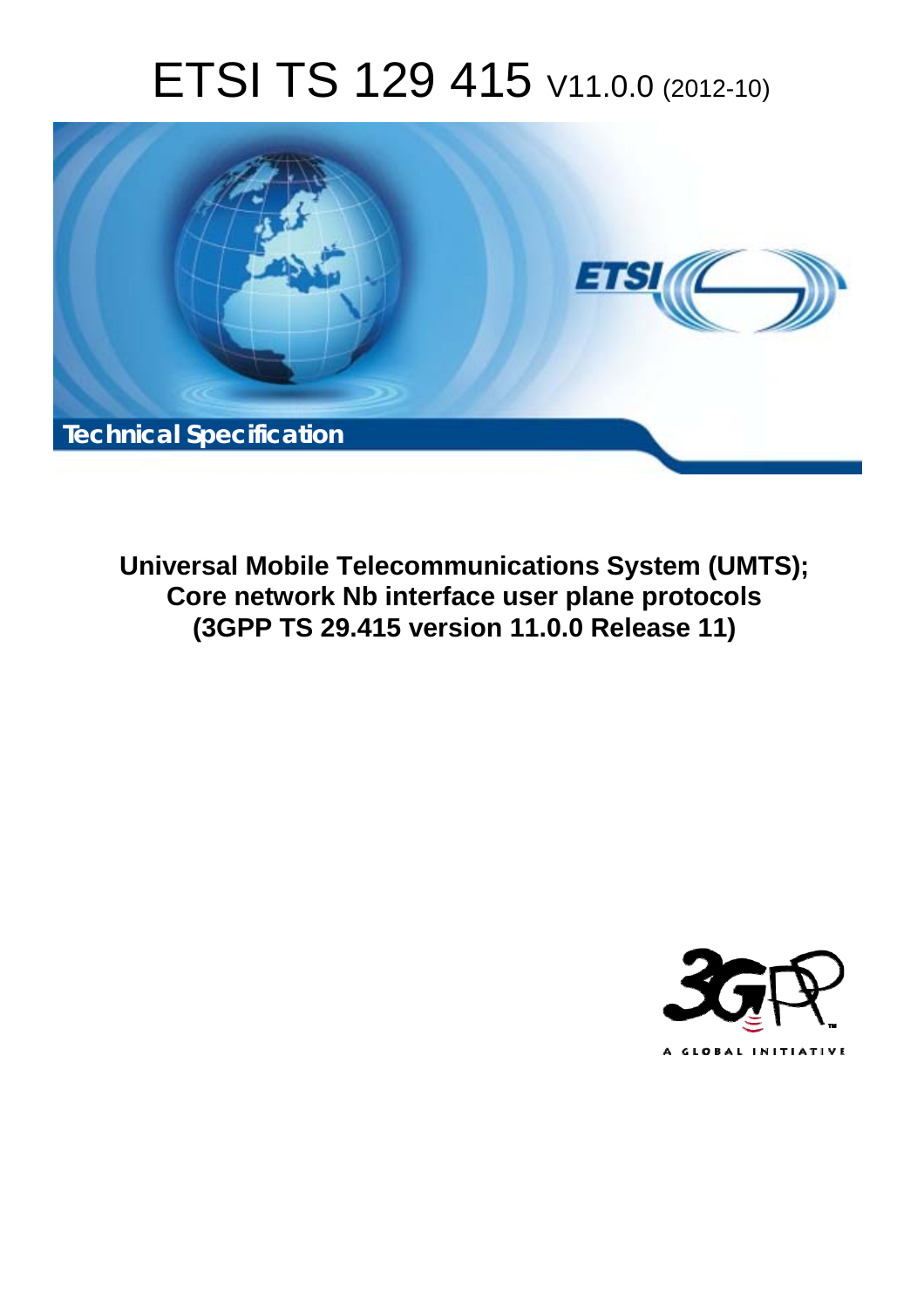Reference RTS/TSGC-0329415vb00

> Keywords UMTS

#### *ETSI*

#### 650 Route des Lucioles F-06921 Sophia Antipolis Cedex - FRANCE

Tel.: +33 4 92 94 42 00 Fax: +33 4 93 65 47 16

Siret N° 348 623 562 00017 - NAF 742 C Association à but non lucratif enregistrée à la Sous-Préfecture de Grasse (06) N° 7803/88

#### *Important notice*

Individual copies of the present document can be downloaded from: [http://www.etsi.org](http://www.etsi.org/)

The present document may be made available in more than one electronic version or in print. In any case of existing or perceived difference in contents between such versions, the reference version is the Portable Document Format (PDF). In case of dispute, the reference shall be the printing on ETSI printers of the PDF version kept on a specific network drive within ETSI Secretariat.

Users of the present document should be aware that the document may be subject to revision or change of status. Information on the current status of this and other ETSI documents is available at <http://portal.etsi.org/tb/status/status.asp>

If you find errors in the present document, please send your comment to one of the following services: [http://portal.etsi.org/chaircor/ETSI\\_support.asp](http://portal.etsi.org/chaircor/ETSI_support.asp)

#### *Copyright Notification*

No part may be reproduced except as authorized by written permission. The copyright and the foregoing restriction extend to reproduction in all media.

> © European Telecommunications Standards Institute 2012. All rights reserved.

DECT<sup>™</sup>, PLUGTESTS<sup>™</sup>, UMTS<sup>™</sup> and the ETSI logo are Trade Marks of ETSI registered for the benefit of its Members. **3GPP**TM and **LTE**™ are Trade Marks of ETSI registered for the benefit of its Members and of the 3GPP Organizational Partners.

**GSM**® and the GSM logo are Trade Marks registered and owned by the GSM Association.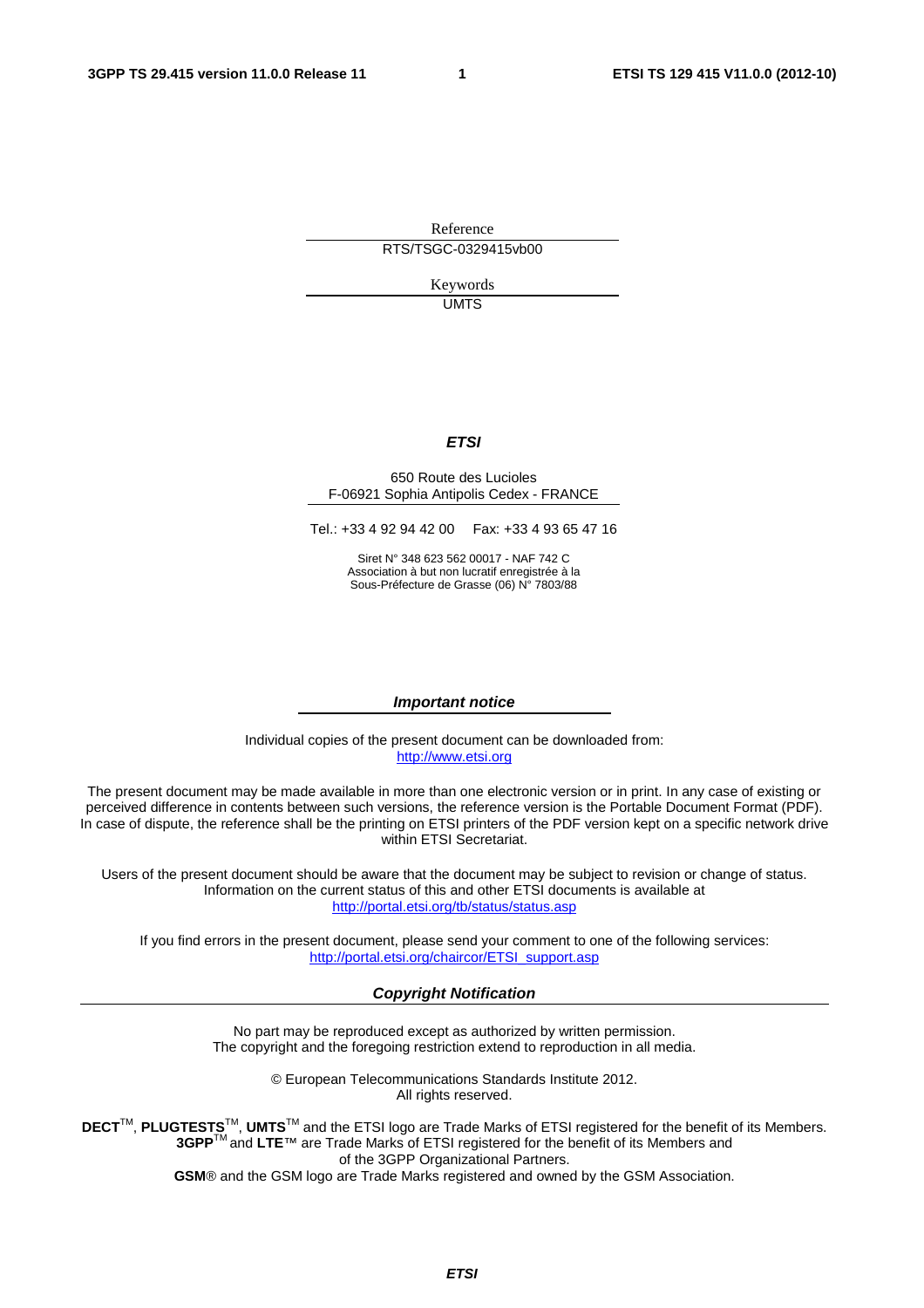# Intellectual Property Rights

IPRs essential or potentially essential to the present document may have been declared to ETSI. The information pertaining to these essential IPRs, if any, is publicly available for **ETSI members and non-members**, and can be found in ETSI SR 000 314: *"Intellectual Property Rights (IPRs); Essential, or potentially Essential, IPRs notified to ETSI in respect of ETSI standards"*, which is available from the ETSI Secretariat. Latest updates are available on the ETSI Web server [\(http://ipr.etsi.org\)](http://webapp.etsi.org/IPR/home.asp).

Pursuant to the ETSI IPR Policy, no investigation, including IPR searches, has been carried out by ETSI. No guarantee can be given as to the existence of other IPRs not referenced in ETSI SR 000 314 (or the updates on the ETSI Web server) which are, or may be, or may become, essential to the present document.

# Foreword

This Technical Specification (TS) has been produced by ETSI 3rd Generation Partnership Project (3GPP).

The present document may refer to technical specifications or reports using their 3GPP identities, UMTS identities or GSM identities. These should be interpreted as being references to the corresponding ETSI deliverables.

The cross reference between GSM, UMTS, 3GPP and ETSI identities can be found under [http://webapp.etsi.org/key/queryform.asp.](http://webapp.etsi.org/key/queryform.asp)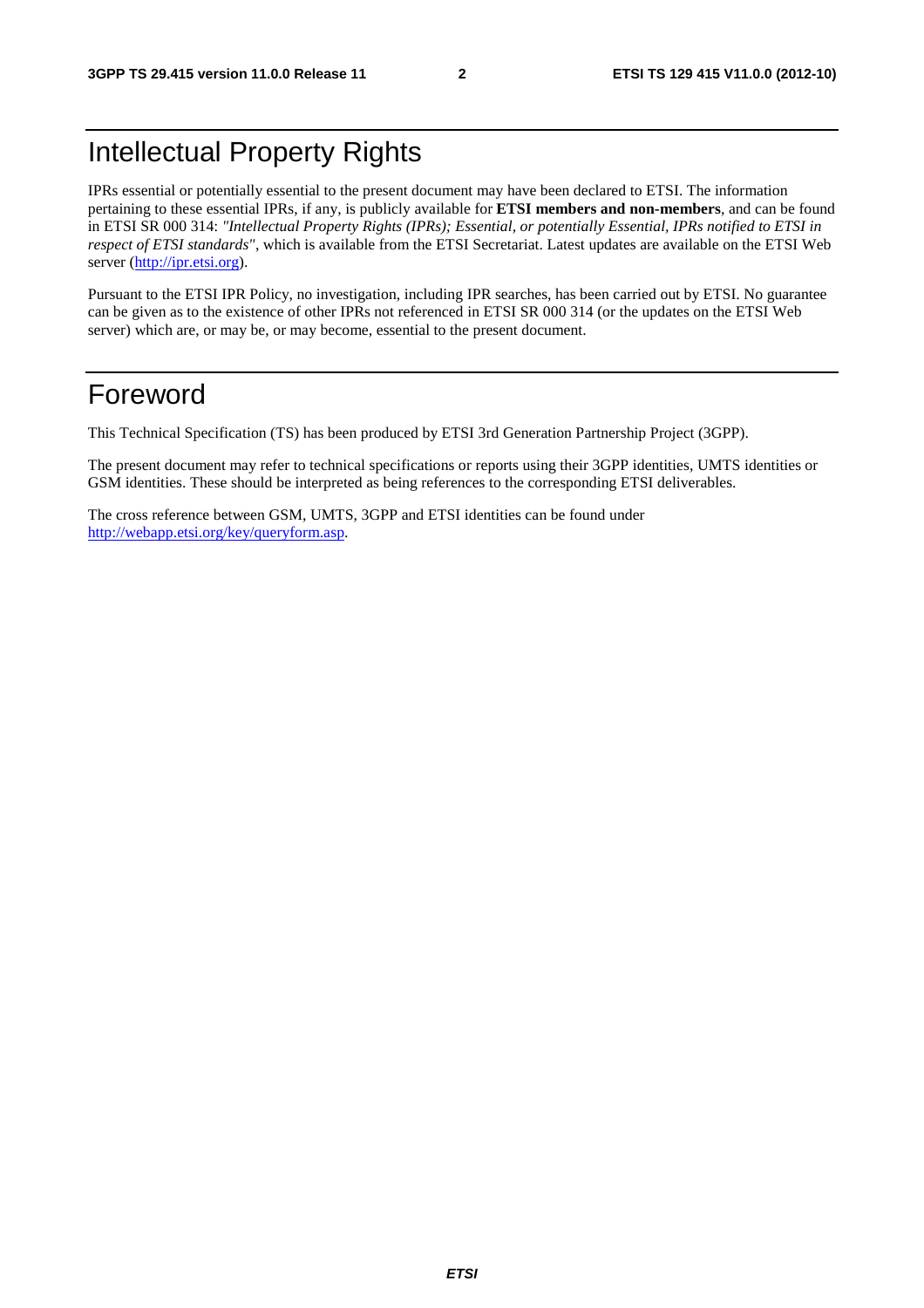$\mathbf{3}$ 

# Contents

| 1                  |  |  |  |  |
|--------------------|--|--|--|--|
| 2                  |  |  |  |  |
| 3                  |  |  |  |  |
| 3.1                |  |  |  |  |
| 3.2<br>3.3         |  |  |  |  |
|                    |  |  |  |  |
| $\overline{4}$     |  |  |  |  |
| 4.1                |  |  |  |  |
| 4.2                |  |  |  |  |
| 5                  |  |  |  |  |
|                    |  |  |  |  |
| 6                  |  |  |  |  |
| 6.1<br>6.2         |  |  |  |  |
| 6.3                |  |  |  |  |
| 6.4                |  |  |  |  |
| 6.4.1              |  |  |  |  |
| 6.4.2              |  |  |  |  |
| 6.4.3              |  |  |  |  |
| 6.4.4              |  |  |  |  |
| 6.4.4.1            |  |  |  |  |
| 6.4.4.1.1          |  |  |  |  |
| 6.4.4.1.2          |  |  |  |  |
| 6.5                |  |  |  |  |
| 6.5.1              |  |  |  |  |
| 6.5.1.1<br>6.5.1.2 |  |  |  |  |
| 6.5.2              |  |  |  |  |
| 6.5.2.1            |  |  |  |  |
| 6.5.2.2            |  |  |  |  |
| 6.5.3              |  |  |  |  |
| 6.5.3.1            |  |  |  |  |
| 6.5.3.2            |  |  |  |  |
| 6.5.4              |  |  |  |  |
| 6.5.4.1            |  |  |  |  |
| 6.5.4.2            |  |  |  |  |
| 6.5.5<br>6.5.5.1   |  |  |  |  |
| 6.5.5.2            |  |  |  |  |
| 6.6                |  |  |  |  |
| 6.7                |  |  |  |  |
|                    |  |  |  |  |
| 7                  |  |  |  |  |
| 7.1<br>7.2         |  |  |  |  |
| 7.3                |  |  |  |  |
| 7.3.1              |  |  |  |  |
| 7.3.2              |  |  |  |  |
| 7.3.2.1            |  |  |  |  |
|                    |  |  |  |  |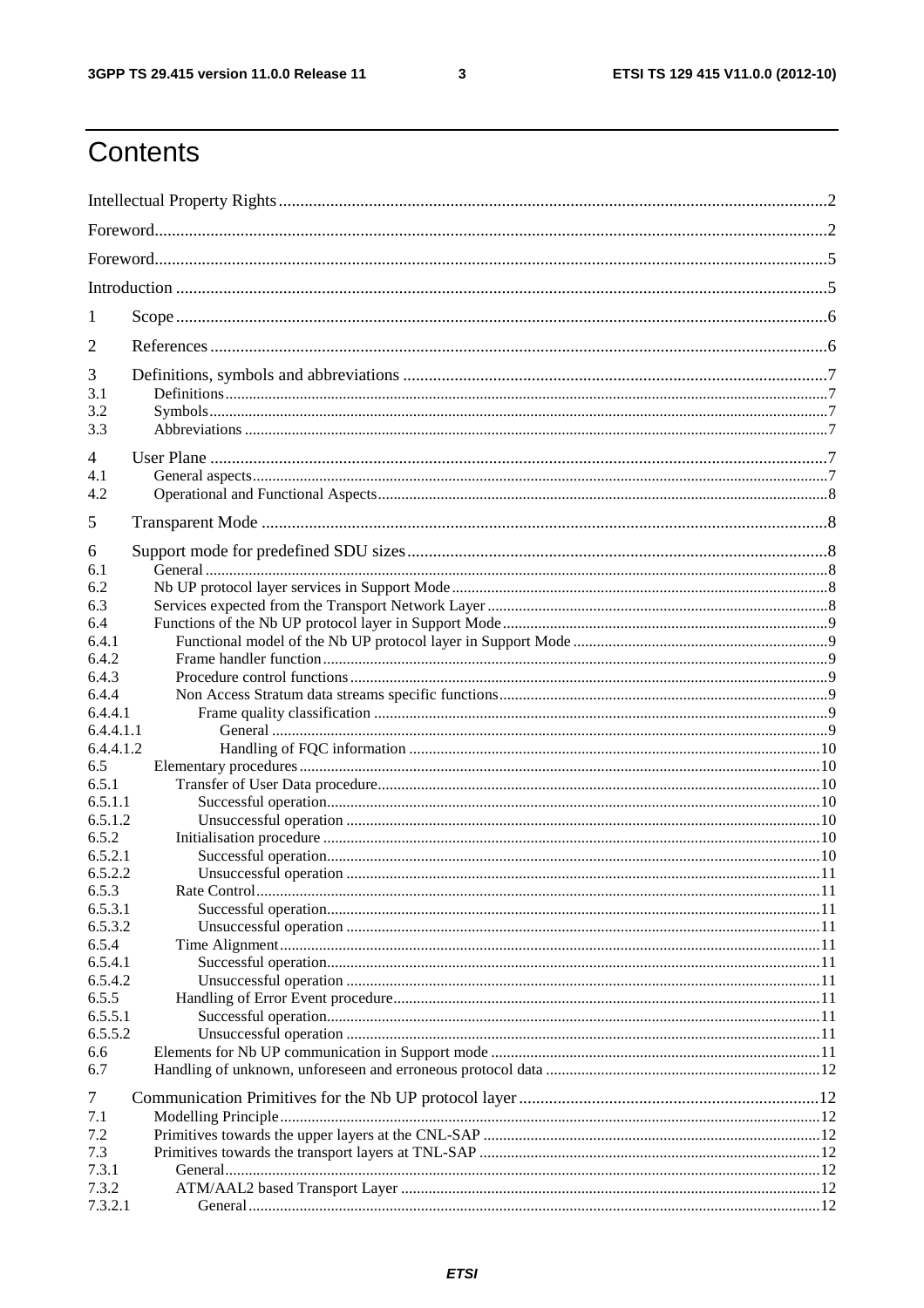| 7.3.2.2 |  |  |  |  |  |  |
|---------|--|--|--|--|--|--|
| 7.3.3   |  |  |  |  |  |  |
|         |  |  |  |  |  |  |
|         |  |  |  |  |  |  |
|         |  |  |  |  |  |  |
|         |  |  |  |  |  |  |
|         |  |  |  |  |  |  |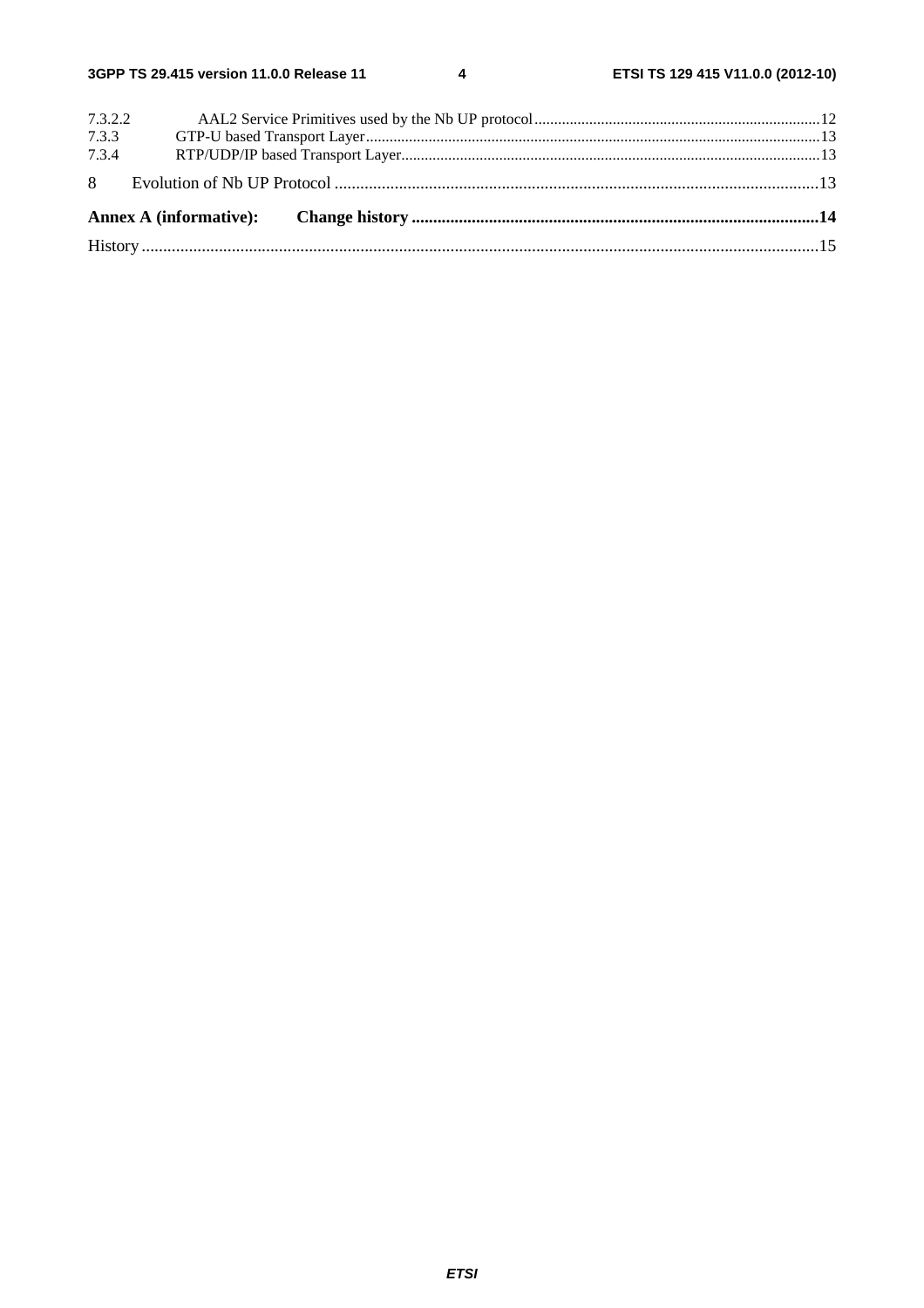# Foreword

This Technical Specification has been produced by the 3<sup>rd</sup> Generation Partnership Project (3GPP).

The contents of the present document are subject to continuing work within the TSG and may change following formal TSG approval. Should the TSG modify the contents of the present document, it will be re-released by the TSG with an identifying change of release date and an increase in version number as follows:

Version x.y.z

where:

- x the first digit:
	- 1 presented to TSG for information;
	- 2 presented to TSG for approval;
	- 3 or greater indicates TSG approved document under change control.
- y the second digit is incremented for all changes of substance, i.e. technical enhancements, corrections, updates, etc.
- z the third digit is incremented when editorial only changes have been incorporated in the document.

# Introduction

The present document specifies the user plane protocol used between two Media Gateways in the CS core network. Through out the present document this protocol shall be referred to as the Nb UP protocol. The Nb UP protocol is for a large part identical to the Iu UP protocol (see 3GPP TS 25.415 [2]), and only the differences between the two protocols are specified. This specification defines the applicability of the UP, as defined in 3GPP TS 25.415 [2], for the Nb interface only.

Given that the Nb UP uses the same PDU types as the Iu UP, the term IuFP is used to refer to the common framing.

For the purpose of the present document, any occurrence of the term "Iu UP" in the corresponding sections of 3GPP TS 25.415 [2], shall be interpreted as "Nb UP".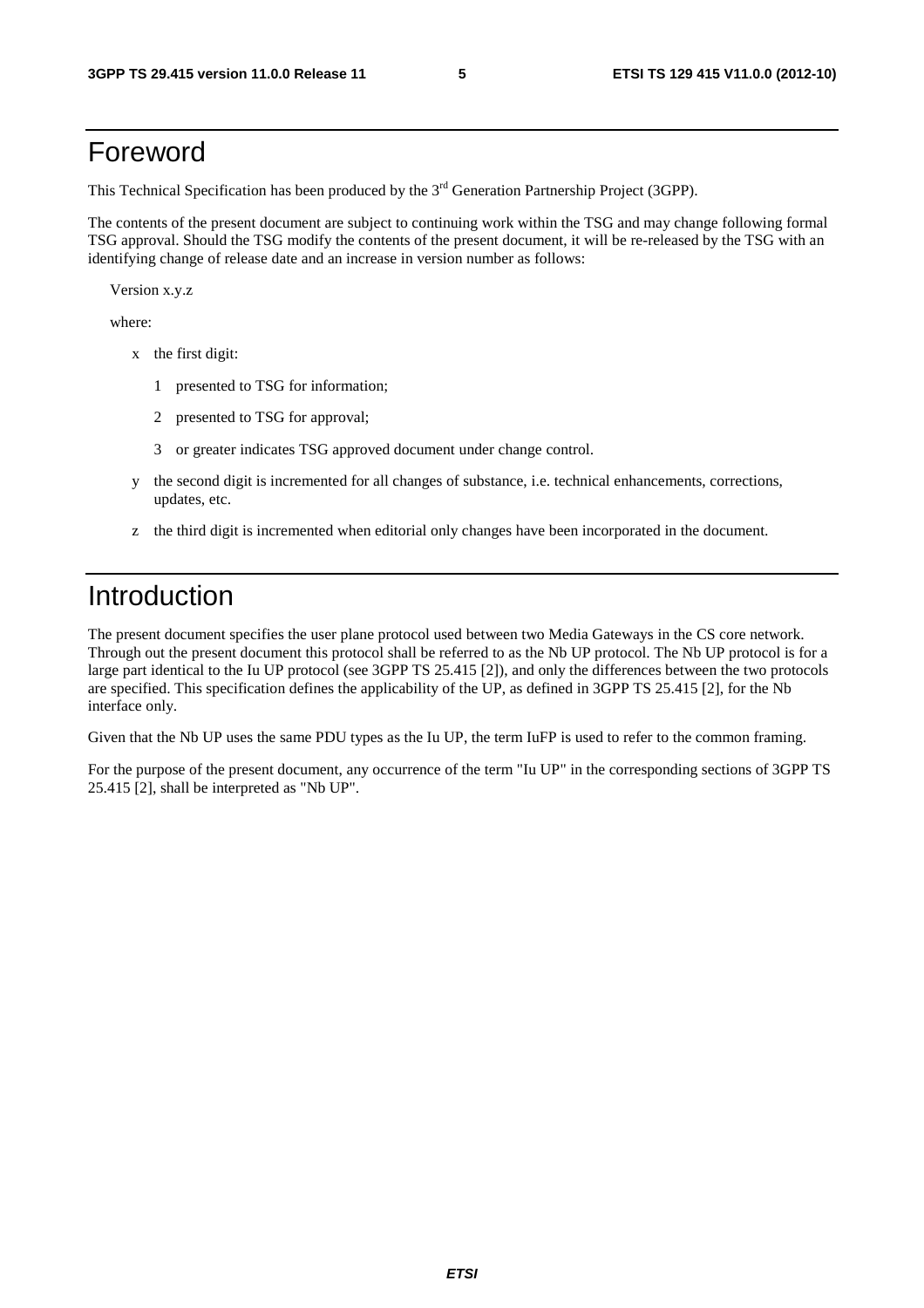# 1 Scope

The present document specifies the user plane protocol of the bearer used between two MGWs within the BICC-based CS core network, called the Nb UP protocol. The present document assumes the implementation of the split between call control and the bearer transport and control, as specified in 3GPP TS 23.205 [1], see figure 1. Note that the present document does not preclude an implementation of a combined MSC Server and MGW.



#### **Figure 1: CS core network logical architecture**

# 2 References

The following documents contain provisions which, through reference in this text, constitute provisions of the present document.

- References are either specific (identified by date of publication, edition number, version number, etc.) or non-specific.
- For a specific reference, subsequent revisions do not apply.
- For a non-specific reference, the latest version applies. In the case of a reference to a 3GPP document (including a GSM document), a non-specific reference implicitly refers to the latest version of that document *in the same Release as the present document*.
- [1] 3GPP TS 23.205: "Bearer Independent CS Core Network; Stage 2"
- [2] 3GPP TS 25.415: "UTRAN Iu Interface User Plane Protocols"
- [3] 3GPP TS 29.232: "Media Gateway Controller; Media Gateway interface; Stage 3"
- [4] 3GPP TS 29.414: "Core Network Nb Data Transport and Transport Signalling"
- [5] 3GPP TR 41.001: "GSM Release specifications"
- [6] 3GPP TR 21.905: "Vocabulary for 3GPP Specifications"
- [7] IETF RFC 1889: "RTP A Transport Protocol for Real Time Applications"
- [8] ITU-T I.366.1 (06/98): "Segmentation and Reassembly Service Specific Convergence Sublayer for the AAL type 2"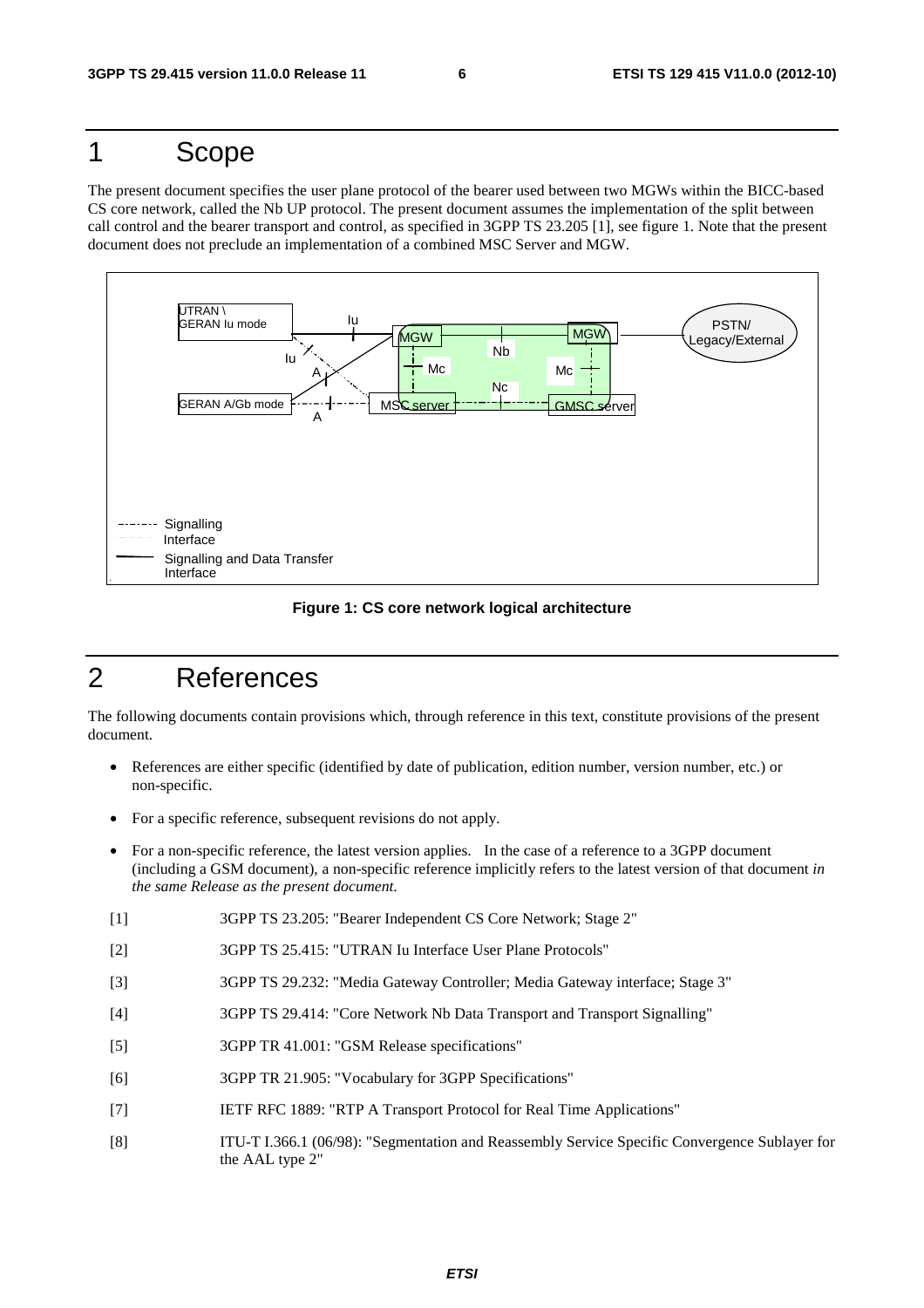# 3 Definitions, symbols and abbreviations

# 3.1 Definitions

Definitions used in the present document are listed in 3GPP TR 21.905 [6].

# 3.2 Symbols

For the purposes of the present document, the following symbols apply:

| - Iu | Interface between the RNS and the core network. It is also considered as a reference point. |
|------|---------------------------------------------------------------------------------------------|
| - Nb | Interface between media gateways.                                                           |
| IuFP | Iu Framing protocol                                                                         |

### 3.3 Abbreviations

For the purposes of the present document, the following abbreviations apply:

| <b>ATM</b> Adaptation Layer            |
|----------------------------------------|
| AAL Type 2                             |
| <b>Asynchronous Transfer Mode</b>      |
| Core Network                           |
| Core Network Layer                     |
| Circuit Switched                       |
| For Further Study                      |
| Inter PDU Transmission Interval        |
| Iu interface User Plane                |
| Media GateWay                          |
| Protocol Data Unit                     |
| <b>Real-time Transmission Protocol</b> |
| Service Access Point                   |
| Service Data Unit                      |
| Serving Radio Network Controller       |
|                                        |

# 4 User Plane

## 4.1 General aspects

The Nb UP is located in the user plane of the CS core network over the Nb interface. It is used to convey data between MGWs.

The Nb UP protocol shall be initiated at one MGW and acknowledged by the adjoining MGW.

The Nb UP framing is identical to the Iu UP framing, i.e., the same PDU types are valid for both protocols.

Figure 2 shows the logical location of the Nb UP protocol layer in relation to the Nb interface.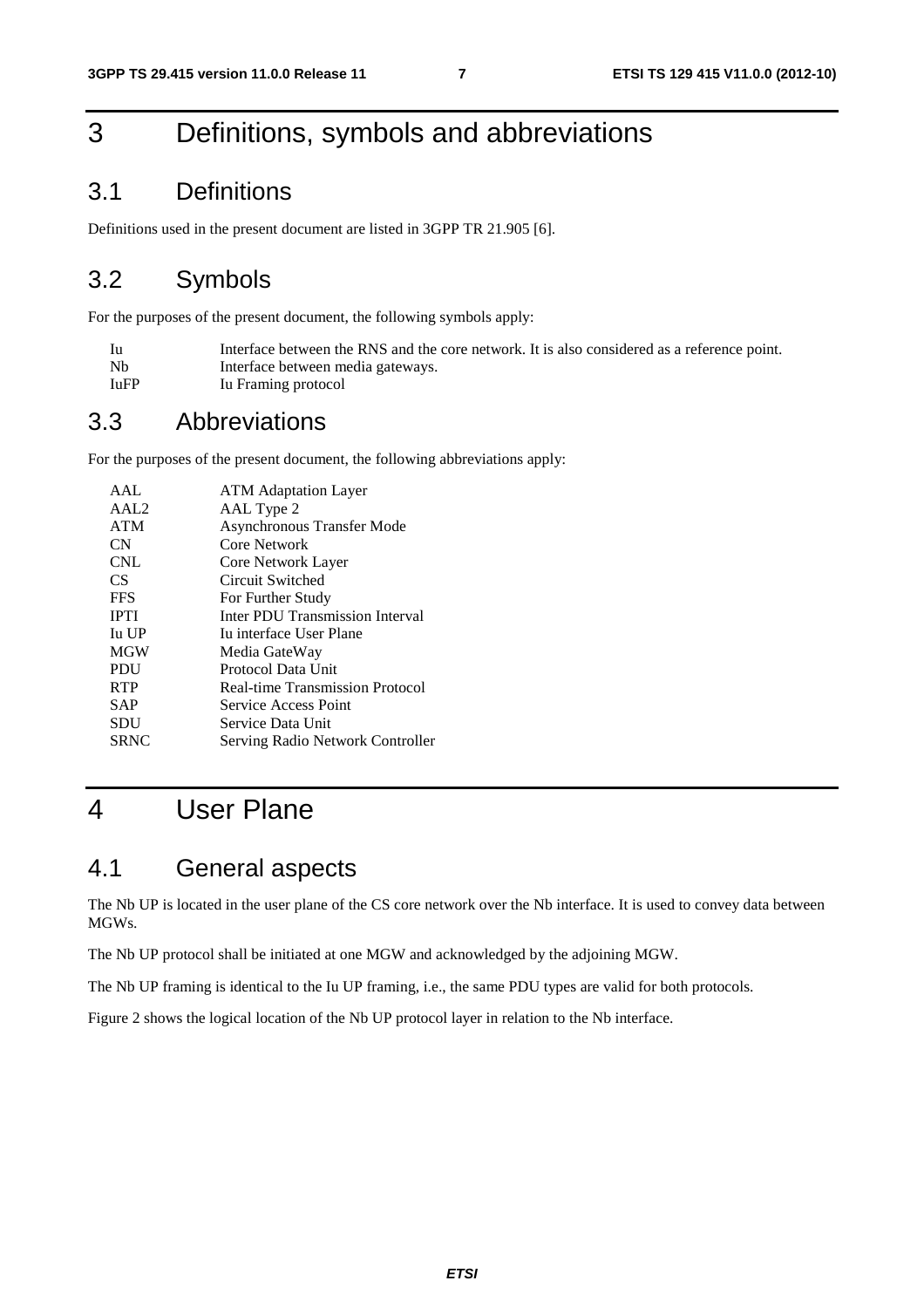

**Figure 2: Nb UP protocol layer occurrence in overall architecture.** 

# 4.2 Operational and Functional Aspects

There are two modes of operation for the Nb UP:

- Transparent mode;
- Support mode for predefined SDU size.

The two modes of operation follow the definition of the corresponding Iu UP modes of operation, as described in 3GPP TS 25.415 [2].

Support mode version 2 is mandatory on the NbUP interface. Support mode version 1 is not required at the Nb but may be used if both MGWs support it, as a result of the version negotiation during the Initialisation procedure.

# 5 Transparent Mode

This mode of operation is identical to that of the Iu UP protocol, see the corresponding section in 3GPP TS 25.415 [2].

# 6 Support mode for predefined SDU sizes

# 6.1 General

See the corresponding section in 3GPP TS 25.415 [2].

# 6.2 Nb UP protocol layer services in Support Mode

See the corresponding section in 3GPP TS 25.415 [2].

# 6.3 Services expected from the Transport Network Layer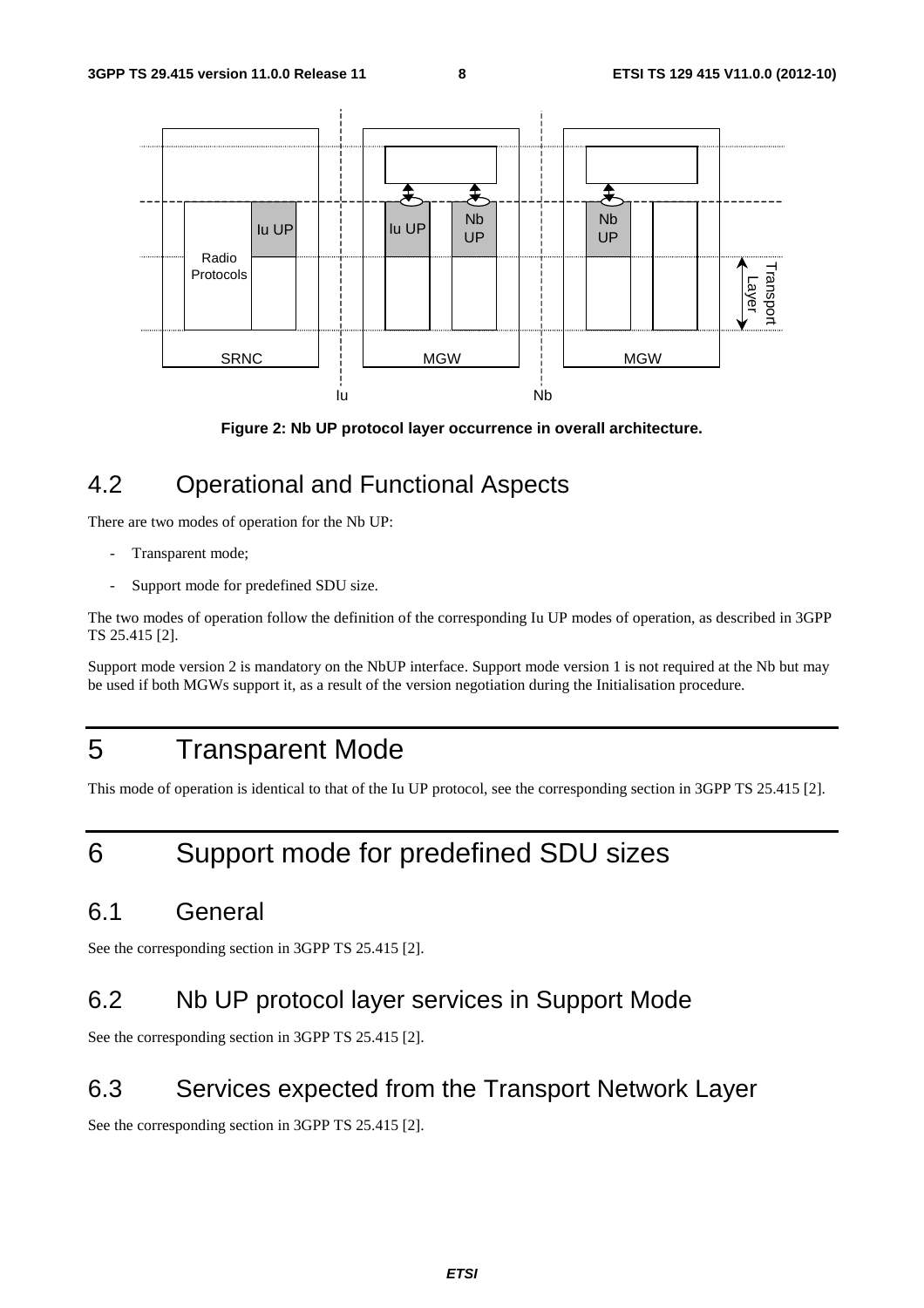# 6.4 Functions of the Nb UP protocol layer in Support Mode

### 6.4.1 Functional model of the Nb UP protocol layer in Support Mode

See the corresponding section in 3GPP TS 25.415 [2].

### 6.4.2 Frame handler function

See the corresponding section in 3GPP TS 25.415 [2].

### 6.4.3 Procedure control functions

See the corresponding section in 3GPP TS 25.415 [2].

### 6.4.4 Non Access Stratum data streams specific functions

See the corresponding section in 3GPP TS 25.415 [2].

#### 6.4.4.1 Frame quality classification

#### 6.4.4.1.1 General

On the Nb UP in Support Mode the frames are classified with the Frame Quality Classifier (FQC). This classifying is based on frame classification on the preceding link and the setting of the attribute "Delivery of erroneous SDUs". The MSC server shall indicate the value of the attribute "Delivery of erroneous SDUs" see 3GPP TS 29.232 [3].

Figure 4 shows the main input and output information for the frame quality classification function on the Nb UP.



**Figure 4: Frame quality classification in Nb UP**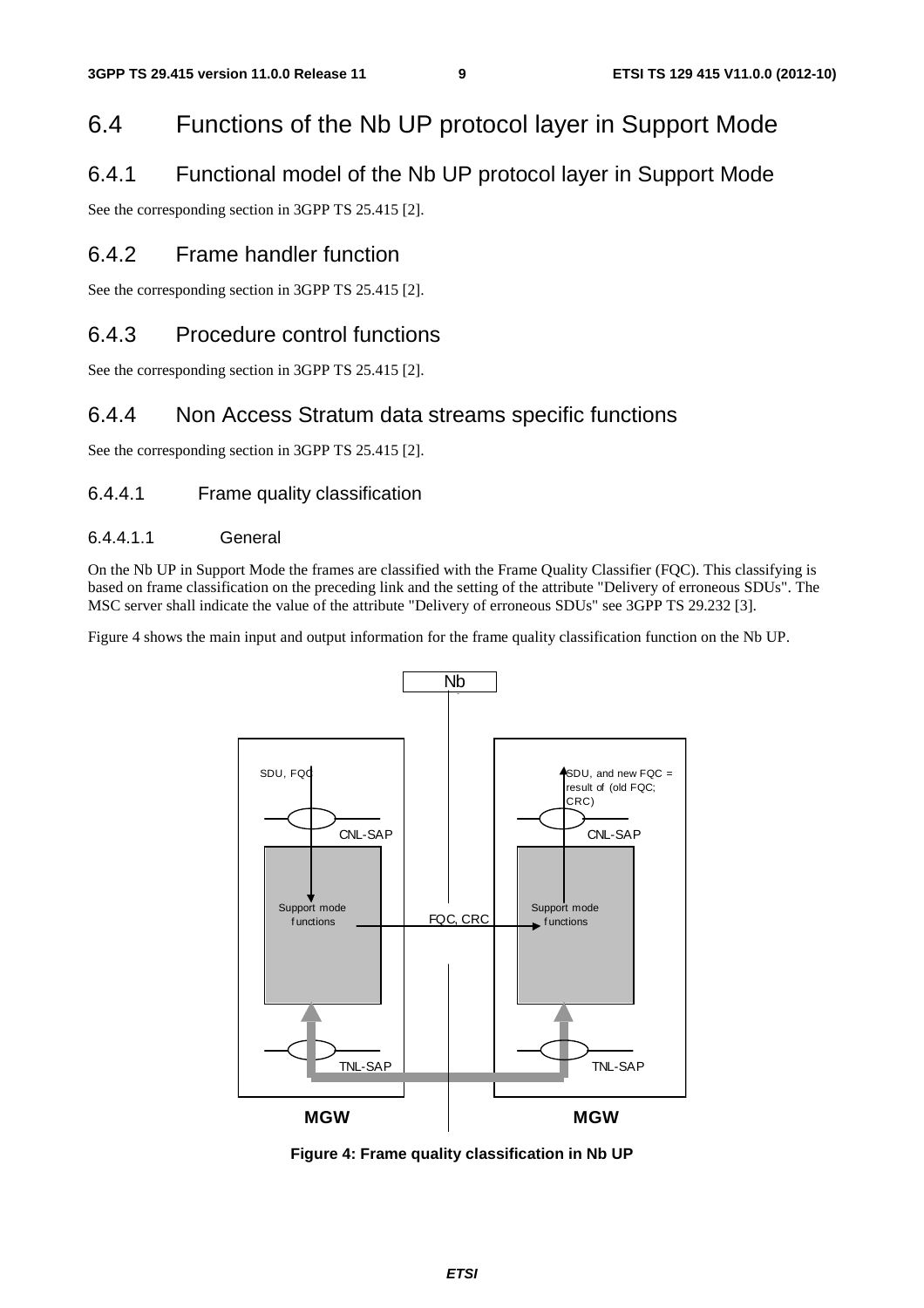#### 6.4.4.1.2 Handling of FQC information

The handling of FQC shall be as specified in Table 1.

|                                        | Input                                | <b>Action</b>      |                                                            |
|----------------------------------------|--------------------------------------|--------------------|------------------------------------------------------------|
| Delivery of erroneous<br><b>SDUs</b>   | <b>FQC</b> in received<br><b>PDU</b> | <b>Payload CRC</b> |                                                            |
| 'yes' or 'no'                          | 'good'                               | <b>OK</b>          | Leave FQC unchanged. Forward<br>SDU and FQC to upper layer |
| "yes"                                  | "bad radio"                          | OK                 | Leave FQC unchanged. Forward<br>SDU and FQC to upper layer |
| 'yes'                                  | 'good' or "bad<br>radio"             | Not OK             | Set FQC to 'bad'. Forward SDU and<br>FQC to upper layer    |
| "yes"                                  | "bad"                                | Anv                | Leave FQC unchanged. Forward<br>SDU and FQC to upper layer |
| 'no'                                   | 'good'                               | Not OK             | Drop SDU                                                   |
| "no"                                   | "bad" or "bad<br>radio"              | Any                | Not applicable. SDUs are dropped at<br>a previous link.    |
| 'no-error-detection-<br>consideration' | Any                                  | Any                | Leave FQC unchanged. Forward<br>SDU and FQC to upper layer |

#### **Table 1. FQC handling in Nb UP protocol, receiving side**

The FQC handling in the Nb UP protocol entity on the sending side is as follows:

- When the upper layer indicates an FQC value in the Nb-UP-DATA-Request message, an FQC shall be set in the PDU as indicated by the upper layer. If the upper layer does not indicate an FQC value, the FQC in the PDU shall be set to 'good'.
- When the upper layer indicates an FQC with the value 'bad' to the Nb UP protocol layer, the Nb UP support functions may generate an erroneous payload CRC.

An MGW may ignore the settings of the "delivery of erroneous SDUs" property of the 3GUP package if the MGW passes frames transparently through the UP entities as described in 3GPP TS 29.232 [3].

# 6.5 Elementary procedures

### 6.5.1 Transfer of User Data procedure

#### 6.5.1.1 Successful operation

See the corresponding section in 3GPP TS 25.415 [2]. For the purpose of the present document, the MGW replaces the function of the SRNC and the CN, and the Nb replaces the function of the Iu.

When the MGW provides the Frame Number IE it shall be based on time according to the handling on Iu (see 3GPP TS 25.415 [2]) for conversational and streaming traffic class.

NOTE: The IuUP Frame Number IE is based on time also and therefore no interworking of this IE is required.

#### 6.5.1.2 Unsuccessful operation

See the corresponding section in 3GPP TS 25.415 [2]. For the purpose of the present document, the MGW replaces the function of the SRNC and the CN, and the Nb replaces the function of the Iu.

#### 6.5.2 Initialisation procedure

#### 6.5.2.1 Successful operation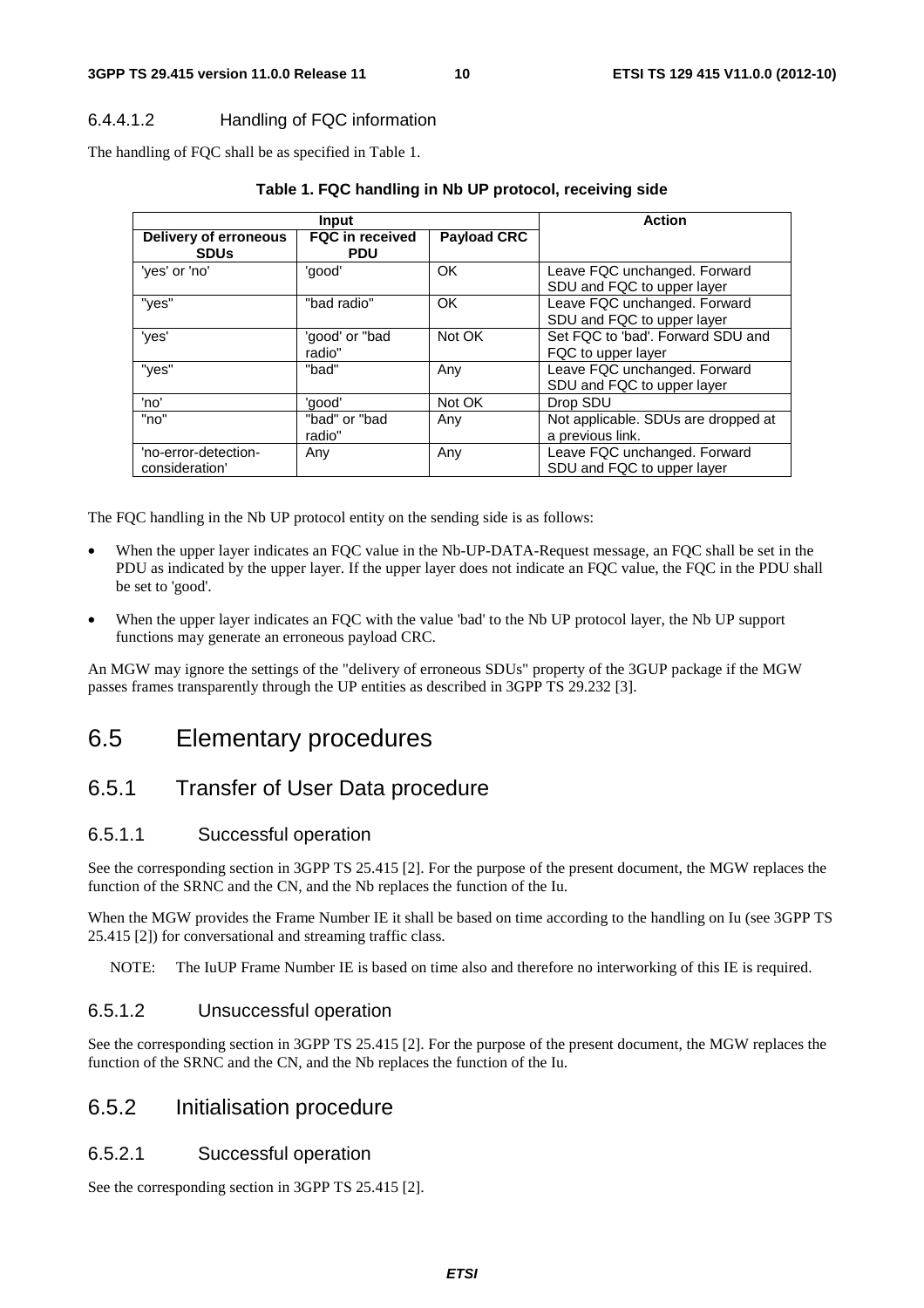When an Nb UP layer protocol entity receives an initialisation status request from the upper layer, it shall start the initialisation procedure. See 3GPP TS 29.232 [3], concerning the overall initialisation process. When an Nb UP layer protocol entity receives an initialisation message it shall acknowledge this message and indicate to the upper layer that an initialisation message has been received. When an Nb UP layer protocol entity receives a positive initialisation acknowledgement it shall indicate to the upper layer that a positive initialisation acknowledgement has been received.

#### 6.5.2.2 Unsuccessful operation

See the corresponding section in 3GPP TS 25.415 [2]. A negative acknowledgement triggers a repetition of the initialisation message. After N  $_{\text{INT}}$  unsuccessful repetitions, the initialisation procedure is terminated.

#### 6.5.3 Rate Control

#### 6.5.3.1 Successful operation

See the corresponding section in 3GPP TS 25.415 [2]. When an Nb UP protocol entity receives a rate control message over the Nb interface, it shall provided an indication of the rate control to the upper layer. The rate control indication is acknowledged on request from the upper layer.

#### 6.5.3.2 Unsuccessful operation

See the corresponding section in 3GPP TS 25.415 [2]. Depending on the error cause, a negative acknowledgement is either reported in a status indication to the upper layer, or it triggers a repetition of the control command. After  $N_{BC}$ unsuccessful repetitions, the rate control procedure is terminated.

#### 6.5.4 Time Alignment

#### 6.5.4.1 Successful operation

See the corresponding section in 3GPP TS 25.415 [2]. When an Nb UP protocol entity receives a time alignment command over the Nb interface, it shall indicate the time alignment to the upper layer. The time alignment is acknowledged on request from the upper layer.

#### 6.5.4.2 Unsuccessful operation

See the corresponding section in 3GPP TS 25.415 [2]. Depending on the error cause, a negative acknowledgement is either reported in a status indication to the upper layer, or it triggers a repetition of the control command. After  $N_{TA}$ unsuccessful repetitions, the time alignment procedure is terminated.

#### 6.5.5 Handling of Error Event procedure

#### 6.5.5.1 Successful operation

See the corresponding section in 3GPP TS 25.415 [2].

#### 6.5.5.2 Unsuccessful operation

See the corresponding section in 3GPP TS 25.415 [2].

# 6.6 Elements for Nb UP communication in Support mode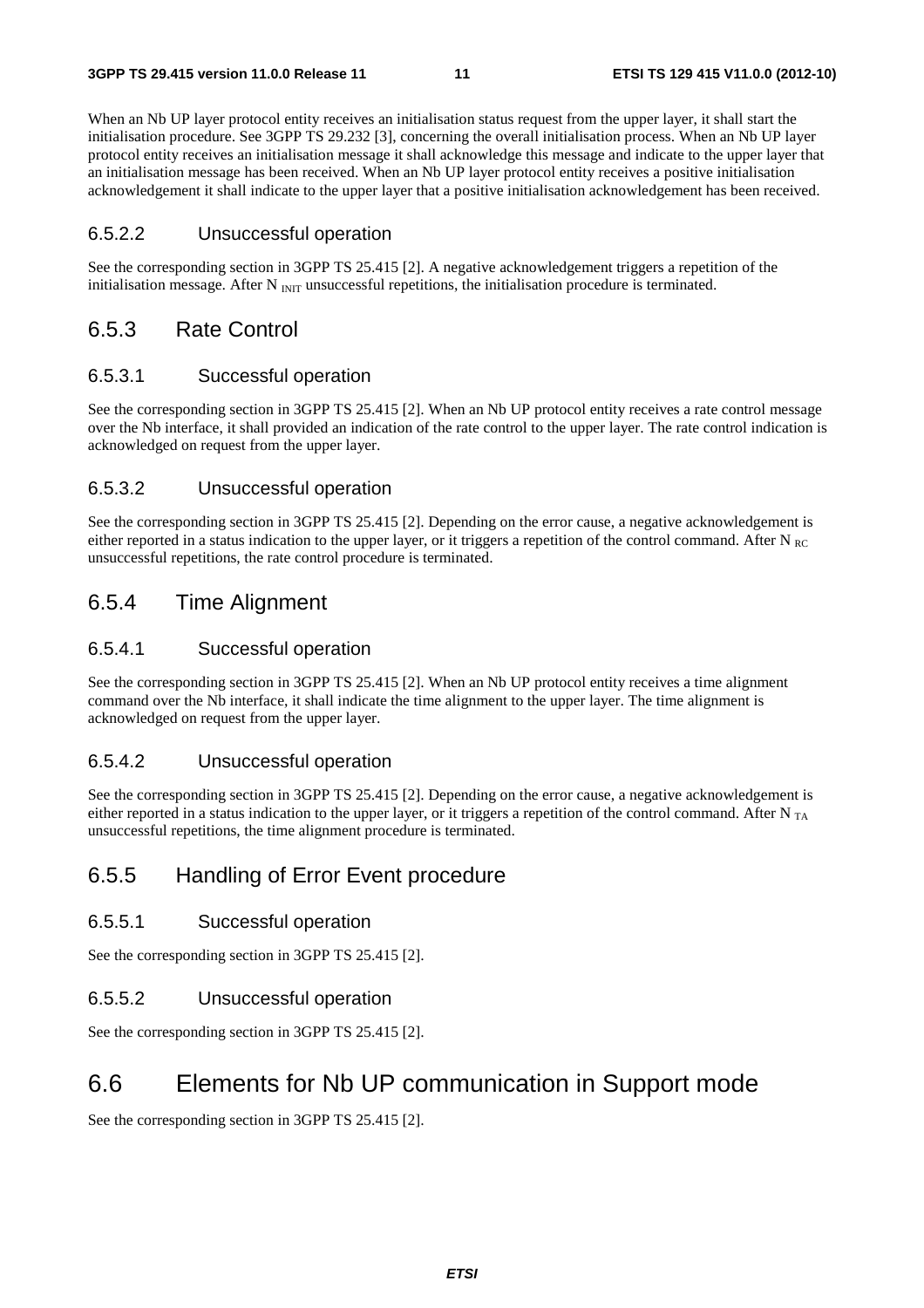### 6.7 Handling of unknown, unforeseen and erroneous protocol data

See the corresponding section in 3GPP TS 25.415 [2].

# 7 Communication Primitives for the Nb UP protocol layer

# 7.1 Modelling Principle

See the corresponding section in 3GPP TS 25.415 [2].

### 7.2 Primitives towards the upper layers at the CNL-SAP

See the corresponding section in 3GPP TS 25.415 [2].

# 7.3 Primitives towards the transport layers at TNL-SAP

### 7.3.1 General

Access to the Transport network Layer is performed through a generic SAP: TNL-SAP.

When the Transport Network upper layer consists of AAL2, the TNL SAP maps to the AAL-SAP which allows communication to be performed using specific AAL primitives.

When the Transport Network upper layer consists of RTP/UDP/IP, the TNL-SAP maps to the services provided by IETF RFC 1889 [7].

The choice of communication, specific or generic, through the TNL-SAP is fixed by the Core Network Layer control plane logic. This choice of communication is based on the requirements placed by, e.g. the RAB characteristics, the core network domain requesting the RAB establishment or other operator's choice.

### 7.3.2 ATM/AAL2 based Transport Layer

#### 7.3.2.1 General

When the Nb UP protocol layer uses the services of an ATM/AAL2 transport, it shall use an established AAL2 connection for transferring frames between the peer TNL-SAPs at both ends of the Nb User plane access points. The Transport Network Control Plane over the Nb interface handles the signalling to establish and release the AAL2 call connections.

#### 7.3.2.2 AAL2 Service Primitives used by the Nb UP protocol

AAL2 services and primitives used at the Service Access Point from the AAL2 layer are shown in table 3.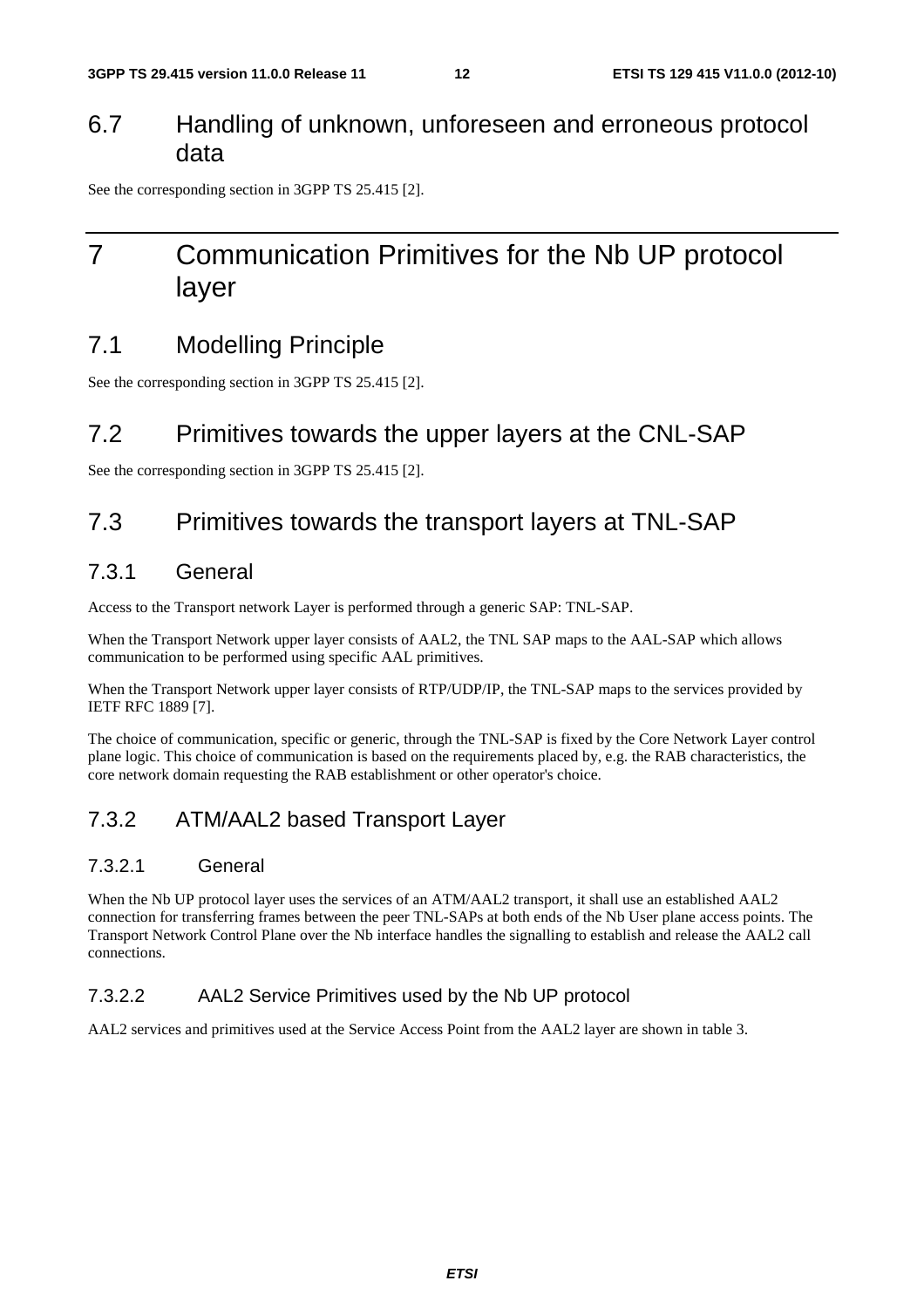| <b>Primitive</b>                                                                               | Type       | <b>Parameters</b> | <b>Comments</b> |  |  |
|------------------------------------------------------------------------------------------------|------------|-------------------|-----------------|--|--|
| SSSAR-                                                                                         | Request    | <b>SSSAR-INFO</b> |                 |  |  |
| <b>UNITDATA</b>                                                                                |            | <b>SSSAR-UUI</b>  | Not used (note) |  |  |
| SSSAR-                                                                                         | Indication | <b>SSSAR-INFO</b> |                 |  |  |
| <b>UNITDATA</b>                                                                                |            | <b>SSSAR-UUI</b>  | Not used (note) |  |  |
| NOTE:<br>The setting of this field is set to not used i.e. decimal value 26 according to ITU-T |            |                   |                 |  |  |
| $Q.366.1$ [8].                                                                                 |            |                   |                 |  |  |

**Table 4: AAL2 primitives and parameters** 

These primitives are to be used in the Nb UP.

The Transport Network control plane is as specified in 3GPP TS 29.414 [4].

### 7.3.3 GTP-U based Transport Layer

Not applicable.

# 7.3.4 RTP/UDP/IP based Transport Layer

When the Nb UP protocol layer uses the services of an RTP-based transport, it shall use a dynamic payload type that was negotiated for the connection for transferring Nb UP frames between the two endpoints at both ends of the Nb User plane access points. This dynamic payload type is negotiated using the specified bearer control protocol, 3GPP TS 29.414 [4].

# 8 Evolution of Nb UP Protocol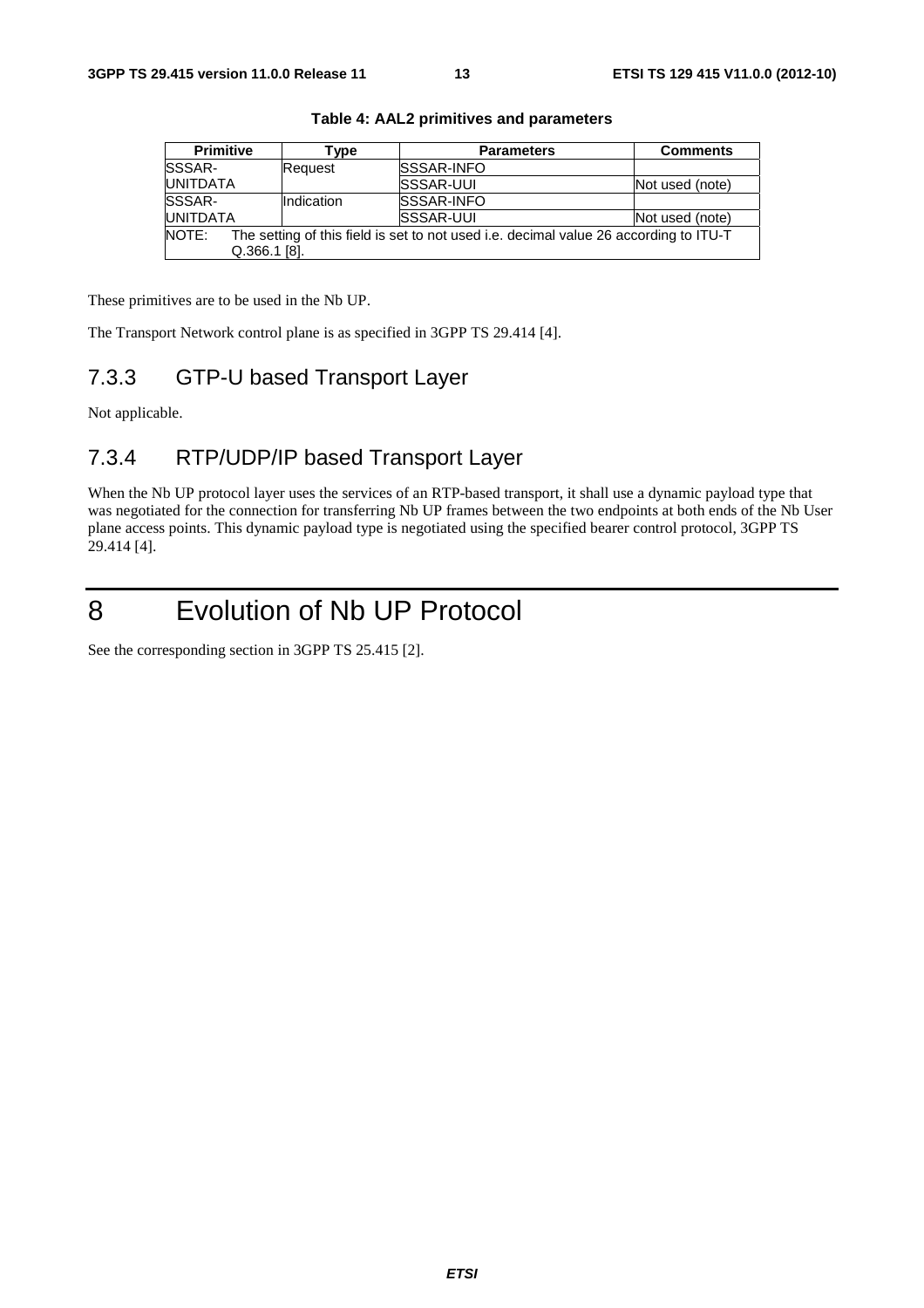# Annex A (informative): Change history

| <b>Change history</b> |               |               |           |            |                                                              |            |            |
|-----------------------|---------------|---------------|-----------|------------|--------------------------------------------------------------|------------|------------|
| <b>Date</b>           | TSG#          | TSG Doc.      | <b>CR</b> | <b>Rev</b> | Subject/Comment                                              | <b>Old</b> | <b>New</b> |
| 03-2001               | TSG#11        | NP-010037     |           |            | Approved as Version 4.0.0 to be placed under Change Control  | 2.0.0      | 4.0.0      |
| 09-2001               | TSG#13        | NP-0104381001 |           |            | Clarification on FQC handling and alignment with TS 25.415   | 4.0.0      | 4.1.0      |
| 12-2001               | TSG#14        | NP-0105731002 |           |            | Correction to Scope clause                                   | 4.1.0      | 4.2.0      |
| 12-2001               | TSG#14        | NP-0105731004 |           |            | Reference to Ju UP                                           | 4.1.0      | 4.2.0      |
| 03-2002               | TSG#15        | NP-0200851005 |           |            | Add GERAN Iu mode to scope                                   | 4.1.0      | 5.0.0      |
| 03-2003               | TSG#19        | NP-0300761007 |           |            | No backward compatibility to Nb UP FP support mode version 1 | 5.0.0      | 5.1.0      |
|                       |               |               |           |            | required                                                     |            |            |
| 12-2004               | <b>CN#26</b>  |               |           |            | Upgraded to v6.0.0                                           | 5.1.0      | 6.0.0      |
| 01-2005               |               |               |           |            | Correct typo in version number on cover                      | 6.0.0      | 6.0.1      |
| 12-2006               | TSG#34        | CP-060619 012 |           | 2          | Time based Nb frame number                                   | 6.0.1      | 6.1.0      |
| 06-2007               | TSG#36        |               |           |            | Upgraded to v7.0.0                                           | 6.1.0      | 7.0.0      |
| 05-2008               | TSG#40        | CP-080310 013 |           | 2          | NbFP not used for SIP-I based CS CN                          | 7.0.0      | 8.0.0      |
| 12-2009               | TSG#46        |               |           |            | Automatic upgrade from previous Release                      | 8.0.0      | 9.0.0      |
| 09-2010               | TSG#49        | CP-100555 016 |           |            | Correcting unspecific external reference                     | 9.0.0      | 9.1.0      |
| 03-2011               | TSG#51        |               |           |            | Automatic upgrade from previous Release version 9.1.0        | 9.1.0      | 10.0.0     |
| 03-2011               | TSG#51        |               |           |            | Correction of heading and numbering made by MCC              | 10.0.0     | 10.0.1     |
| 09-2012               | <b>TSG#57</b> |               |           |            | Automatic upgrade from previous Release version 10.0.1       | 10.0.1     | 11.0.0     |